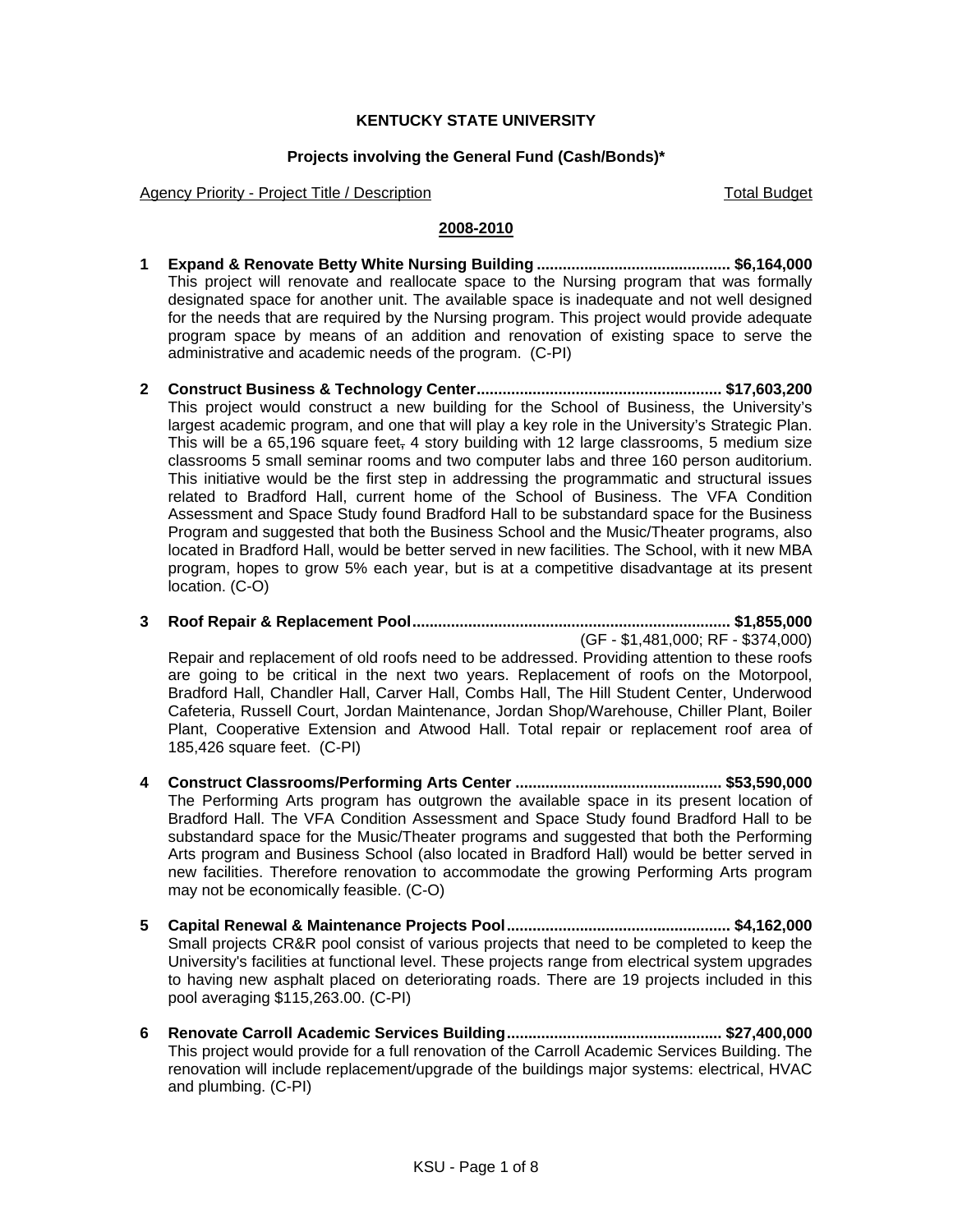- **7 Replace Enterprise Resource Plan .................................................................... \$10,000,000**  Kentucky State University will be implementing an Enterprise Resource Plan (ERP) solution by acquiring a new campus information system which will help the university achieve the following goals: Integration, Security, Availability, Online services, Communication, Decision Support and Document Management. The existing ERP system was implemented in 1986. It has become out of date and will no longer be supported by the vendor beyond 2011. (IT)
- **8 Replace Boiler and add Pollution Control............................................................ \$2,516,000**  Replace existing 30,000 lb. coal-fired steam boiler and pollution control system and install new pollution control systems for another existing coal-fired steam boiler and an existing gasfired steam boiler. The new boiler would replace a 30-year boiler, the manufacturer of which has gone out of business. The University has been cited by the Kentucky Division of Air Quality for high opacity readings, and the new equipment should prevent future violations. (C-PI)
- **9 Add New Chiller....................................................................................................... \$1,445,000**  Add an additional 750-ton chiller and cooling tower to the central plant. Another chiller will increase the plant's capacity to that recommended in a 1994 study of the central plant. (C-PI)
- **10 Life Safety Upgrade Pool........................................................................................ \$1,774,000**  This project would install new or upgrade current life safety systems on campus: upgrade fire alarm systems for Blazer Library, Carroll Academic Services Building, Exum Gym, Hume Hall, Jackson Hall and Jordan Complex; upgrade fire suppression systems for Blazer Library, portions of the Carroll Academic Services Building, and the Jordan Complex; make ADA improvements to the Carroll Academic Services Building and various campus pedestrian sidewalks; make repairs to stairs in Bell Gym and address settlement issues related to that building; and replace emergency high voltage system. Replace emergency power inverter and batteries in McCullin Hall and replace batteries in other campus inverter systems. (C-PI)
- **11 Upgrade KSU Online Infrastructure, Phase II ...................................................... \$2,190,000**  This project entails replacing all network hubs, switches and network servers throughout campus and installing upgraded network switches with multiple capability of transmitting data, voice and video. (IT)
- **12 Upgrade KSU Online Security ............................................................................... \$1,500,000**  This project will implement smart card technology for student services and educational delivery (e.g., debit and smart card system, registration, grades and transcripts, account balances, etc.) It will incorporate and use smart card or one card technology in the delivery of services to enrolled students. The card will be used for building access, food service, photocopy duplication, lab use and a host of other services that are available today using a smart card system. Access, physical security, as well as financial security measures will be a priority in the delivery of this service. (IT)
- **13 Construct Aquaculture Academic Research Facility .......................................... \$4,300,000**  (GF - \$3,300,000; FF - \$1,000,000) The 2006-08 budget included authorization for the University to build 24 new ponds using federal funds at a scope of \$1,430,000. Due to limited space on the KSU campus this project has not been initiated because additional funding is needed to purchase land. Aquaculture is the KSU Program of distinction in it's academic program component as well as the research program continue to grow. (C-PI)
- **14 Implement Emergency Notification System............................................................1,000,000**  This will be a campus wide emergency notification system to alert student, faculty and staff of developing emergencies or events in progress. The emergency notification will consist of a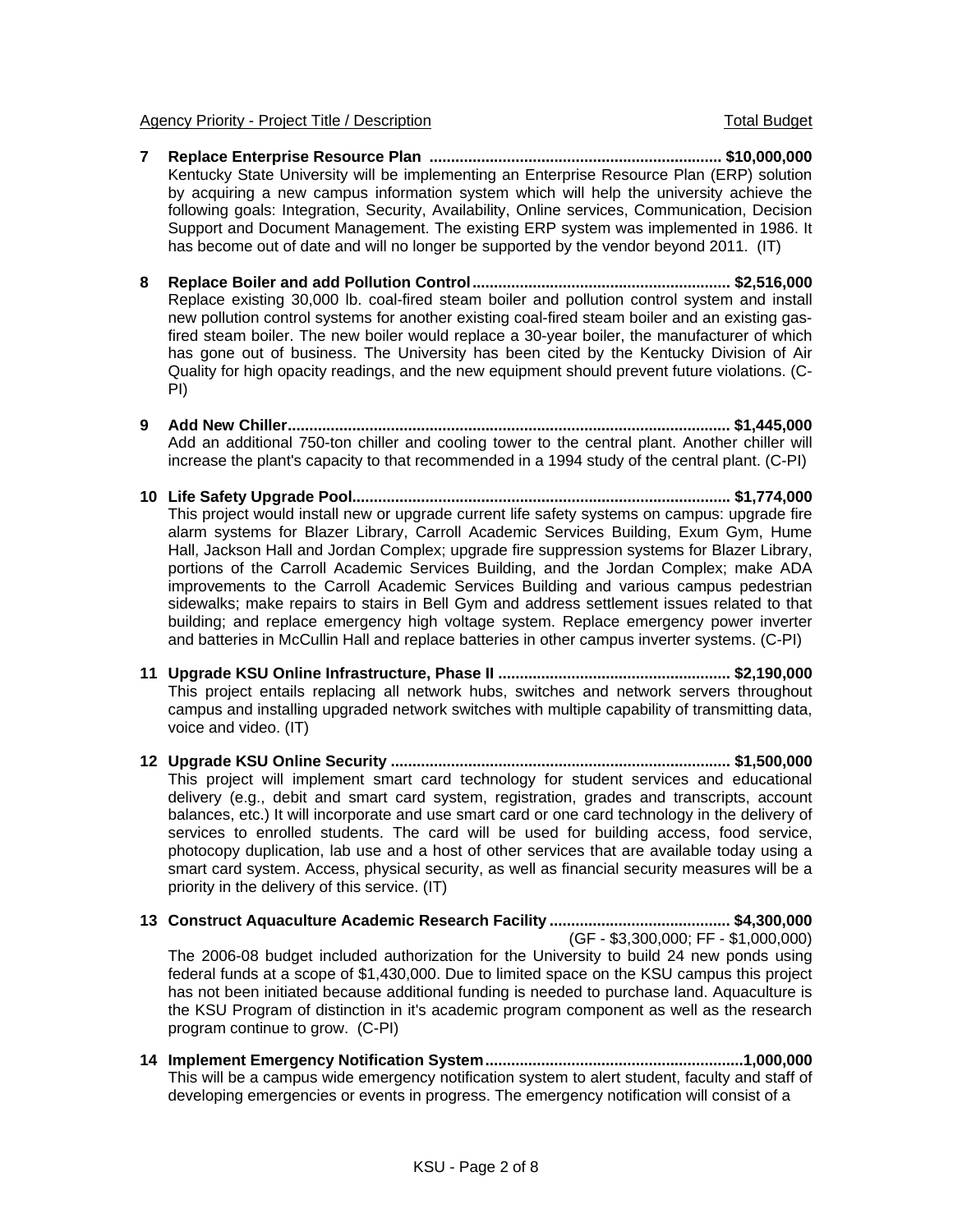number of communication methods, wireless (integration with student cell phone), digital signage, VOIP, e-mail, etc. (IT)

**15 Renovate Rosenwald Building .............................................................................. \$3,260,000**  This project will renovate Rosenwald Building to serve as open computer space. In order to address requests by the student body to have "round-the-clock" access to computers, the University is proposing to renovate the Rosenwald Building as an open computer laboratory that would serve those students residing on the South Campus. The facility contains 9,362 GSF. (C-PI)

### **2010-2012**

**Capital Renewal & Maintenance Projects Pool.................................................... \$4,583,000**  Capital Renewal based on CPE/VFA facility assessment. Renewal of targeted building systems to include flooring, HVAC, and electrical systems. Flooring renewal for the Athletic Complex, Blazer Library, the Exum Facility, Hume Hall Jackson Hall and Shauntee Hall. HVAC renewal of the Athletic Complex, Blazer Library, the Exum Center, Hume Hall, Jackson Hall and Shauntee Hall. Electrical renewal for Blazer Library, the Student Center/Cafeteria and Carver Hall. (C-PI)

**Construct Hill Student Center Addition Phase II ................................................. \$8,357,000**  This project will include completion of the Phase I Renovation Addition, now being referred to as Phase II. Cost associated with original program requirements exceeded the approved funds. This project will allow completion of original program. The Building Addition will include an enlarged Ballroom and Theater with additional dining/meeting rooms. (C-O)

 **Develop Bicycle/Pedestrian Trail ..............................................................................\$644,000**  This project will develop three mixed use (non-motorized transit) trails with campuscommunity connectivity. The first connection would consist of a 2,000 ft. long, 8 ft. wide paved trail between the Exum Center, main campus entrance and the abandoned rail bed immediately north of campus, which is slated for community development as a mixed-use rail trail to the downtown core. The second connection, a 150 ft. long, 6 ft. wide crushed limestone path and a 120 ft. wooden stair case connecting Combs Hall and McCullin Hall to the same rail trail. The third trail would be a 2,100 foot trail from Main Street, along South University Drive to KSU Springhouse. (C-O)

**Life Safety Upgrade Pool........................................................................................ \$1,190,000**  This project would install new or upgrade current life safe systems on campus. Upgraded fire alarm systems for Chandler Hall, Combs Hall, Kentucky Hall, McCullin Hall and Young Hall. Upgraded fire suppression systems for Shauntee Hall and Russell Court. ADA improvements to the Exum Facility, the Athletic Complex and Campus pedestrian walks, etc. (C-PI)

 **Renovate Blazer Library....................................................................................... \$10,449,000**  This project will provide various improvements to the Blazer Library including an upgrade in the HVAC, partial roof replacement, special fire protection for the Library's Special Collections and Archives areas; replacement of the facility's security system; and window replacements in the older section of the facility. The project will also include a state-of-the-art electrical information access and retrieval system. (C-PI)

 **Renovate Jackson Hall, Phase II ........................................................................... \$2,595,000**  Phase II will complete the renovation of Jackson Hall, the first building built on the KSU campus in 1887. Work to be included in this phase includes: installation of a new fire suppression and alarm system, installation of an elevator and handicapped accessible rest rooms, and replacement of the existing antiquated HVAC system. (C-PI)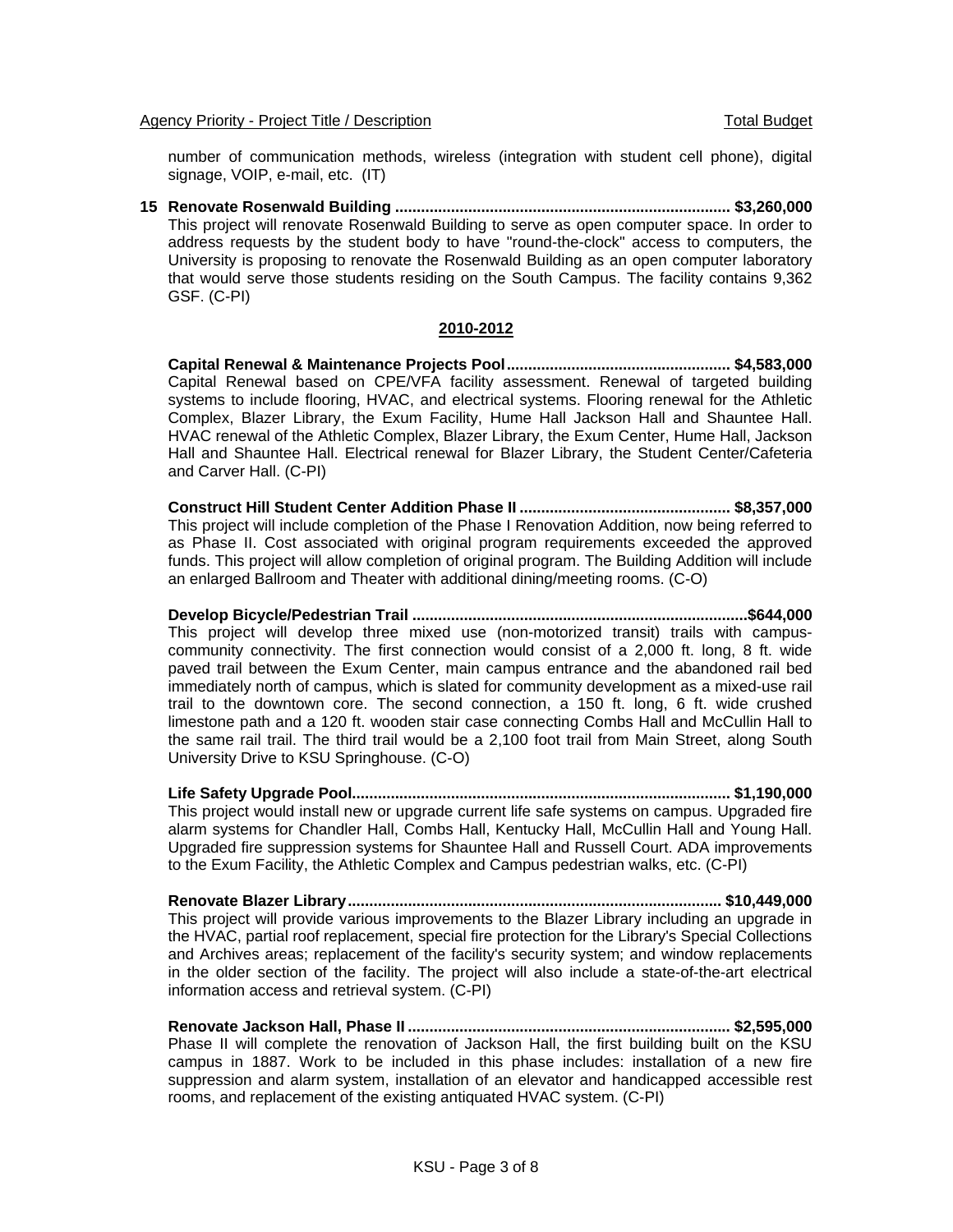**Renovate or Replace Bradford Hall..................................................................... \$17,383,000**  Bradford Hall was identified on VFA report in the Top Ten Worst Facilities at KSU. Built in 1964, the building has major structural problems. Several concrete floors are experiencing major settling. A feasibility study was conducted comparing the cost to renovate Bradford Hall vs. building a new structure on site. The study concluded renovation will cost approximately \$19.5 million and construction of a new facility would cost approximately \$20.9 million. The new building would be used as a Business and Technology Conference Center; Which KSU greatly needs to expand its academic program. It will also support the school of business AACSP and ACBSP accreditation as well as allow the University to host small business conferences and a business incubator program. (C-O)

**Replace Aging Steam/Chilled Water Pipes, Phase I............................................ \$1,274,000**  The current steam and chilled water distribution system is almost 30 years old and in need of replacement. This would be a phased project spread over two biennia. Phase I will repair or replace 1,771 linear feet each of steam, condensate, pump discharge, supply chilled water piping and return chilled water piping. Additionally the condensate pumps, insulation and pipe support brackets will be replaced. Steam supply and chilled water piping systems will be repaired with new valves, fittings, expansion joints and supports. (C-PI)

**Roof Repair & Replacement Pool.......................................................................... \$1,091,000**  (GF - \$622,000; RF - \$131,000; FF - \$338,000) Roof repair and replacement of older and deteriorating roofs. Repair of roofs on Exum, Shauntee and Bell. Replacement of roofs on Alumni Dressing Room, Combs, Chandler, Kentucky, Student Center and Blazer Library. Total repair or replacement roof area of 185,426 square feet. (C-PI)

### **2012-2014**

**Build Centralized Utility Plant, South Campus .................................................. \$16,759,000**  Construct a new central heating and cooling plant with central warehouse and facilities maintenance office. Current facilities are located on north campus in an area designed by the Master Plan for academic growth. Relocation will allow better access for maintenance and warehouse deliveries. More space is available on the south campus which is easily accessible to Cold Harbor Drive and Martin Luther King Boulevard. (C-O)

**Capital Renewal & Maintenance Projects Pool.................................................... \$1,460,000**  Small projects CR&R pool consist of various projects that need to be completed to keep the University's facilities at functional level. These projects range from electrical system upgrades to having new asphalt placed on deteriorating roads. There are seven projects included in this pool averaging \$200,000.00. (C-PI)

**Create Pedestrian Mall with Visitor Kiosk ............................................................ \$1,257,000**  This project includes construction of a major plaza in the area between Bell Health Building and Hathaway Hall on the North Campus, and the closing of University Drive from the Bell Health building to the parking area south of the Academic Services Building. (C-O)

**Improve Campus Landscape & Signage ..................................................................\$791,000**  This project will make landscape improvements at entrances to university for campus beautification. It will also include a comprehensive signage package for building identification and providing directions. (C-PI)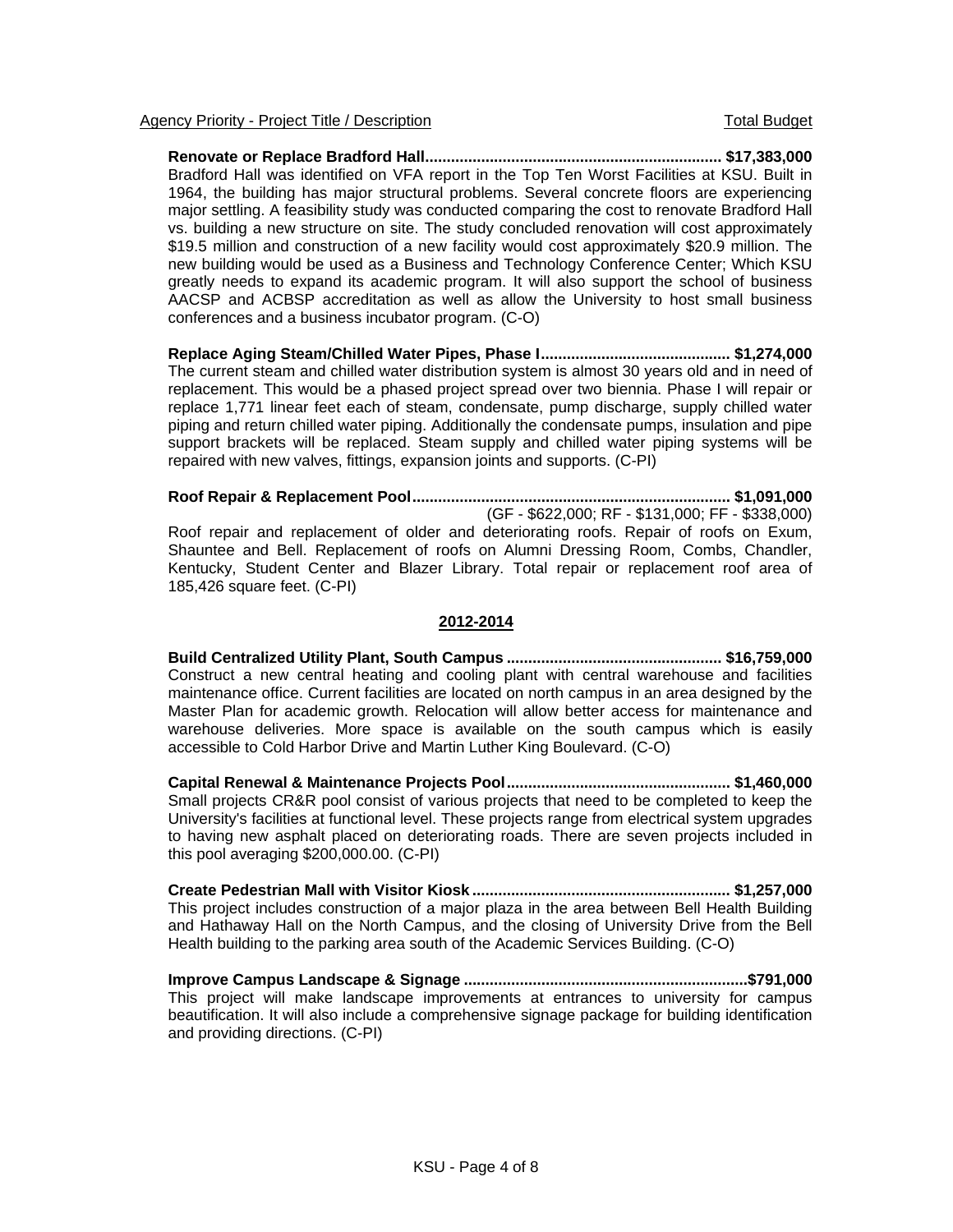**Replace Aging Steam/Chilled Water Pipes, Phase II........................................... \$2,156,000**  The current steam and chilled water distribution system is almost 30 years old and in need of replacement. This would be a phased project spread over two biennia. Phase I replaced piping in the section constructed in 1979. Phase II cover the section constructed in 1986. Phase II will repair or replace 2,592 linear feet each of steam, condensate, pump discharge, chilled water supply and chilled water return piping. Additionally the condensate pumps, insulation and pipe support brackets will be replaced. Steam supply and chilled water systems will be repaired with new valves, fittings, expansion joints and support (C-PI)

#### **Replace Alumni House ...............................................................................................\$807,000**

(GF - \$407,000; RF - \$400,000)

This project would replace the Alumni House, a one-story brick "cottage" constructed in 1961. The building has never undergone a renovation. The facility, owned by the KSU National Alumni Association, contains a lounge that is used for small conferences and meetings as well as for Alumni functions. A more functional facility is needed for the Alumni to assist in their efforts to promote the University and raise funds for the benefit of the University. (C-O)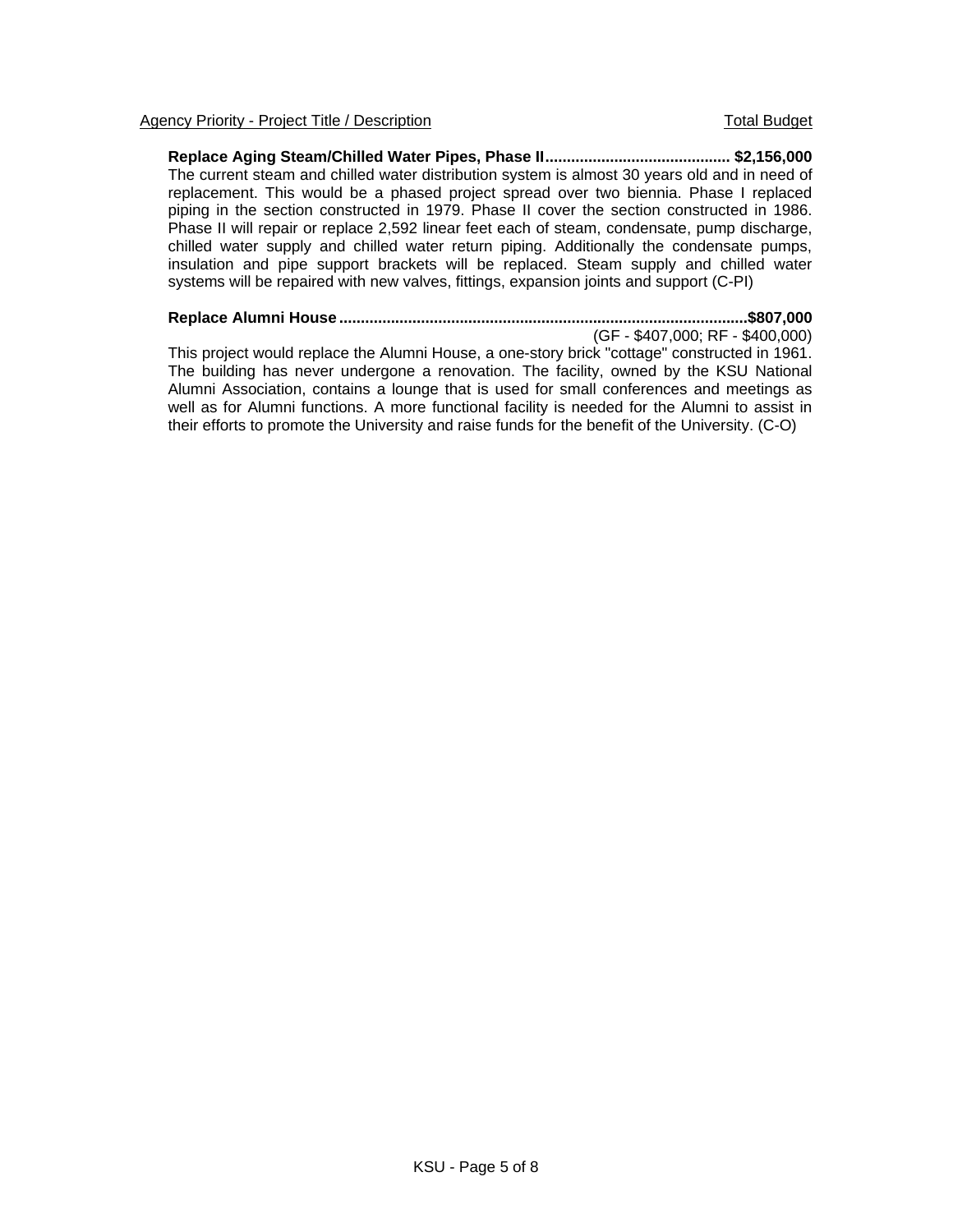# **KENTUCKY STATE UNIVERSITY**

## **Projects involving Agency Bonds\***

Agency Priority - Project Title / Description Total Budget

# **2008-2010**

**1 Construct Parking Structure.................................................................................. \$7,000,000**  Construct new four story parking structure on North Campus with elevator and security office. This structure will serve several purposes, accommodating faculty/staff/student parking needs, including community event parking. The project was included in the 2006-2008 budget enacted by the 2006 General Assembly, but was one of the bond-funded projects vetoed by the Governor. (C-O)

### **2010-2012**

None

### **2012-2014**

None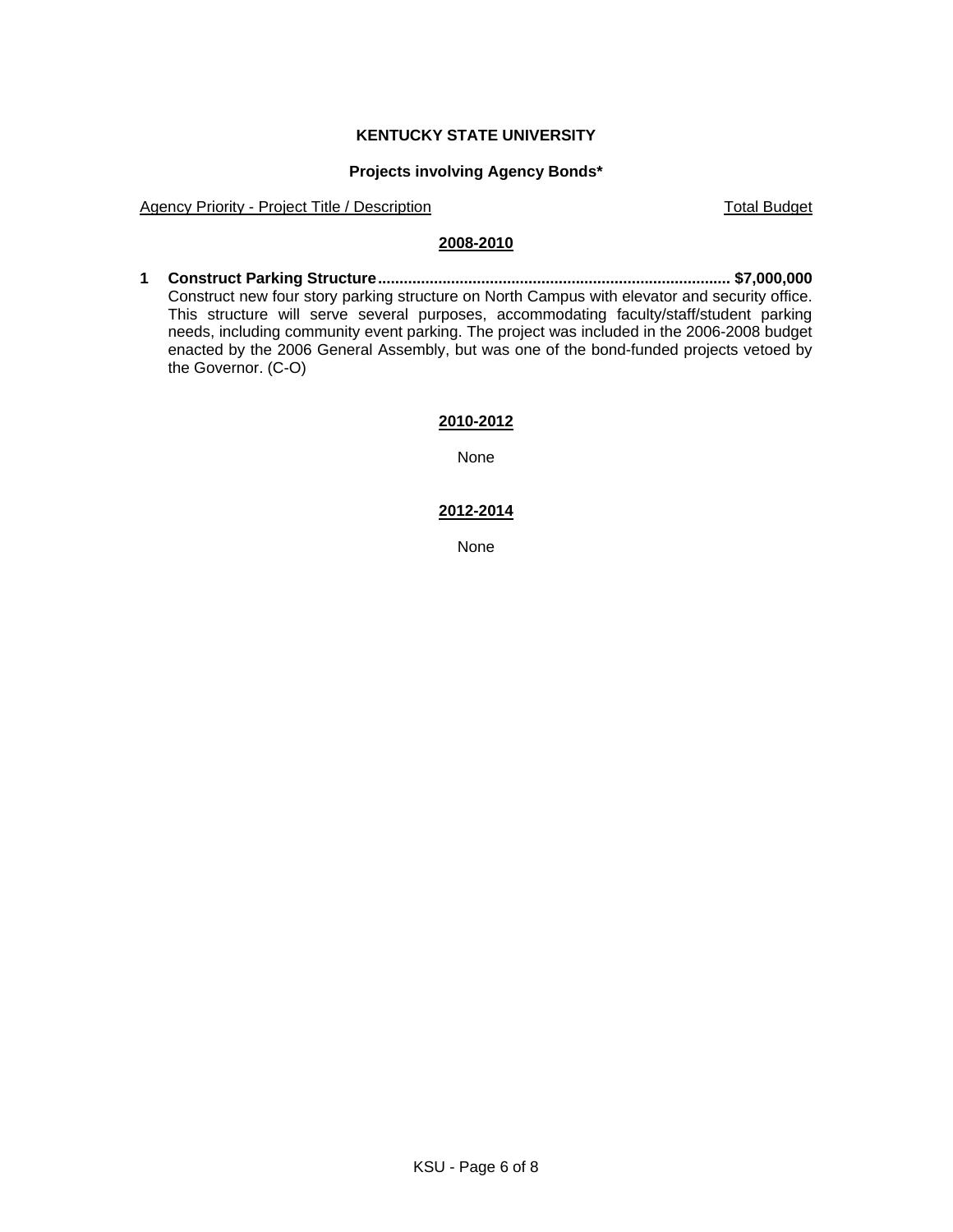# **KENTUCKY STATE UNIVERSITY**

# **Projects NOT Involving the General Fund, Road Fund, or Agency Bonds\***

Project Title / Description Total Budget Source(s)

### **2008-2010**

**Acquire Land/Campus Master Plan ................................................... \$2,000,000 .............. RF/FF**  This project allows the University to take advantage of real property acquisition opportunities to support the University's education programs and campus development. The primary purpose will be to purchase properties adjacent to the main campus pursuant to the University's Campus Master Plan, currently being updated. (C-O)

**Athletics Project Pool ......................................................................... \$1,025,000 ....................RF** Athletic projects pool. Expand Alumni Stadium office wing - \$375,000. Resurface athletic track - \$200,000. Irrigate two practice football fields - \$100,000. Replace bleachers at Athletic Track, add bleachers at Baseball Field and Football Field - \$250,000. Construct 450 square foot storage building at practice football field - \$100,000. (C-PI)

**Authorize Energy Savings Performance Contract........................... \$5,000,000 ............OT-LTF** This project will perform energy saving retrofits in various campus buildings and is necessary in reducing energy consumption in campus buildings. Energy Conservation measures will be determine by the successful contractor and will included lighting changes and water conservation measure in buildings not included in the past performance contract. (C-PI)

**Construct New Residence Hall - Phase II........................................ \$28,100,000 ............OT-LTF** A new residence hall is needed to house additional students as enrollment projections increase and to provide modern housing facilities. This residence hall would be located in a planned residential quadrangle on the South Campus--beside the new Young Hall. This would be the second residence hall to be built in this quadrangle with privatized financing. The new facility is anticipated to contain approximately 300 beds set up in a combination of suites and apartment layouts. Total square footage will be 102,000. (C-O)

### **2010-2012**

**Acquire Land/Campus Master Plan ................................................... \$2,000,000 .............. RF/FF**  This project allows the University to take advantage of real property acquisition opportunity to support the University's education program and campus development, its primary purpose will be to purchase properties adjacent to the main campus pursuant to the University's Campus Master Plan. Acquisitions will provide additional land for campus development and expansion to include parking, recreational areas, potential classroom sites and Land Grant Research facilities. (C-O)

### **2012-2014**

**Acquire Land/Campus Master Plan ................................................... \$2,000,000 .............. RF/FF**  This project allows the university to take advantage of real property acquisition opportunity to support the University's education program and campus development, it is primary purpose will be to purchase properties adjacent to the main campus pursuant to the University's Campus Master Plan. Acquisitions will provide additional land for campus development and expansion to include parking, recreational areas, potential classroom sites and Land Grant Research facilities. (C-O)